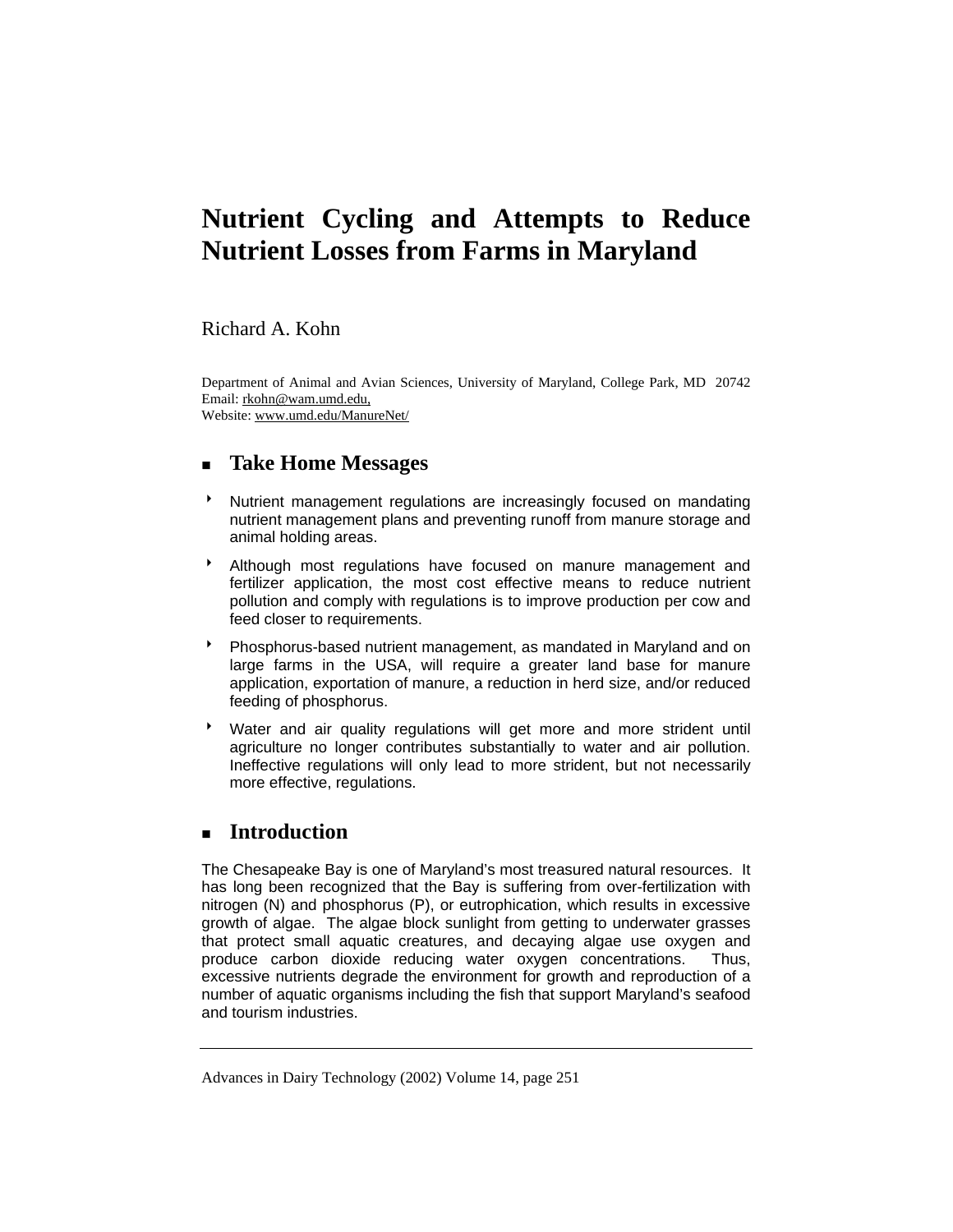There are many contributing sources of nutrients that flow into the Chesapeake Bay. These include sewage treatment facilities, septic systems and agricultural losses. Attention has been focused on all of these sources of nutrients, but with increasing housing development on our shorelines, and an increasing demand for agricultural production, little progress has been made with regard to reducing nutrient losses to water. The programs directed toward agriculture had been voluntary, and focused on nitrogen management. Farmers were encouraged to participate by using cost-sharing incentives sponsored by the State and Federal governments. But, after the summer of 1997, the voluntary nature of nutrient management was about to change.

### **The Mysterious Microbe**

Environmentalists and an increasing number of Maryland residents were frustrated with the lack of progress on improving the Bay's water quality. Then in the summer of 1997, an outbreak of a toxic microbe appeared in one of the main tributaries to the Chesapeake Bay (Hughes et al. 1997). The microscopic organism was called Pfiesteria. It had several different life forms and some of them were toxic to fish and humans. Dead fish with lesions began to appear in the Pocomoke River. The toxin produced by Pfiesteria was known to cause short-term memory loss and irritability in humans so the Governor closed access to the river.

A debate ensued as to whether the lesions were caused by Pfiesteria or something else, whether the fish became ill in the Pocomoke River or had swum there after becoming ill, and if the fish kills were caused by Pfiesteria, what caused the common organism to become toxic. Some also questioned whether this would ever happen again. It was a summer with unusual weather patterns. An early drought severely damaged crops, then hard rains washed the nutrients into the rivers, so nutrient levels were high. The water was warm and slow moving, two other factors that could have contributed to Pfiesteria becoming toxic.

Irrespective of the answers to these questions, the event highlighted the fact that there are real problems with the health of the Chesapeake Bay, and there are a lot of people concerned about it. The drainage basin for the Pokomoke River was a rural area occupied mostly by large poultry growers and processors. Therefore, agriculture received a lot of the blame for the health of the Bay. As a result, the Maryland Water Quality Improvement Act (State of Maryland, 1998) was passed by the legislature and signed by the Governor the next January. The bill contained many requirements, programs and budget initiatives, but the most difficult aspect for farmers was that nitrogen and phosphorus-based nutrient management plans were mandated. A review of the regulations is available on request or online (Simpson, 1998).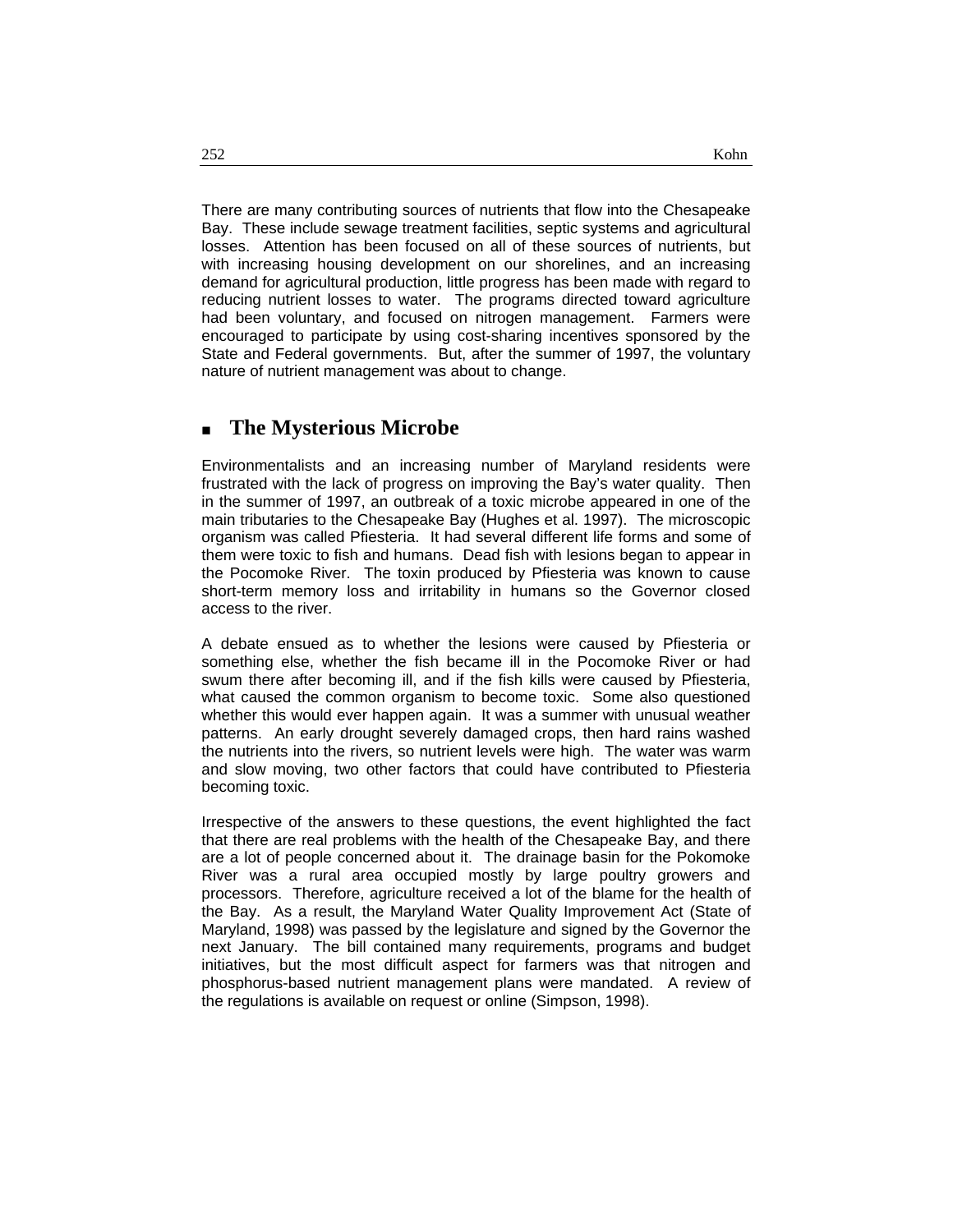#### **Maryland Nutrient Management Regulations**

A nitrogen-based nutrient management plan is a simple idea. Farmers must consider the need for nitrogen application to crops and only apply as much fertilizer as is needed. It is no longer be legal to just spread manure on the most convenient hay field next to the barn every time. Now farmers need to estimate realistic crop yields, measure nitrogen content in manure, calibrate their manure spreaders to be sure they are spreading the amount intended, and only apply manure in amounts needed to provide nitrogen for crops. Of course, all of this needs to be documented so the record keeping is the part farmers dislike the most. How much manure did you spread? When did you spread it? When was the spreader last calibrated? Where are those manure analysis records? All farmers have been required to have an N-based plan since January.

The truly difficult part of the law goes into effect in the year 2005. By then, farmers may need a phosphorus-based nutrient management plan. In this case, farmers must only apply as much phosphorus as is needed for crop production. Since manure contains more phosphorus than nitrogen relative to crop needs, applying to meet the crop's phosphorus needs severely limits manure application. Farmers might even need to apply inorganic nitrogen fertilizer with their manure because the manure application will be so restricted. Furthermore, since phosphorus doesn't leach or runoff as easily from the soils, it builds up in the field. A soil test may indicate that more than enough phosphorus is already available for crop production. Considering the high concentration of poultry farms in Maryland, many of the soils are already high in phosphorus, leaving no place to put manure.

To address this issue, the P index was introduced (Hughes, et al. 2000). In Maryland, if soils are high in phosphorus (above about 150 ppm), a P index will be performed to determine if there is a high potential for runoff of P from the fields (Simpson, 1998). Factors considered include field slope, soil drainage capacity, fertilizer type, and method of fertilizer application. When all the factors are crunched into the equation, the number that comes out indicates that the field has a low, medium, high or very high potential for P loss. If the potential for P runoff is medium, manure application is restricted to provide for the P requirements of crops. If the potential of P loss is high or very high, no manure can be applied. Remember that only fields that are high in phosphorus will even be evaluated with the P index. If the plant available P is lower than 150 ppm, an N-based nutrient management plan is still permitted. Even if the soil test indicates a high plant available P, if the potential from runoff is low, the N-based plan is still permitted. So in the end, the law is not as restrictive as it might have been. However, it will require a lot of record keeping and soil tests every three years, and farmers will pay at least part of the cost of writing nutrient management plans and determining the P index.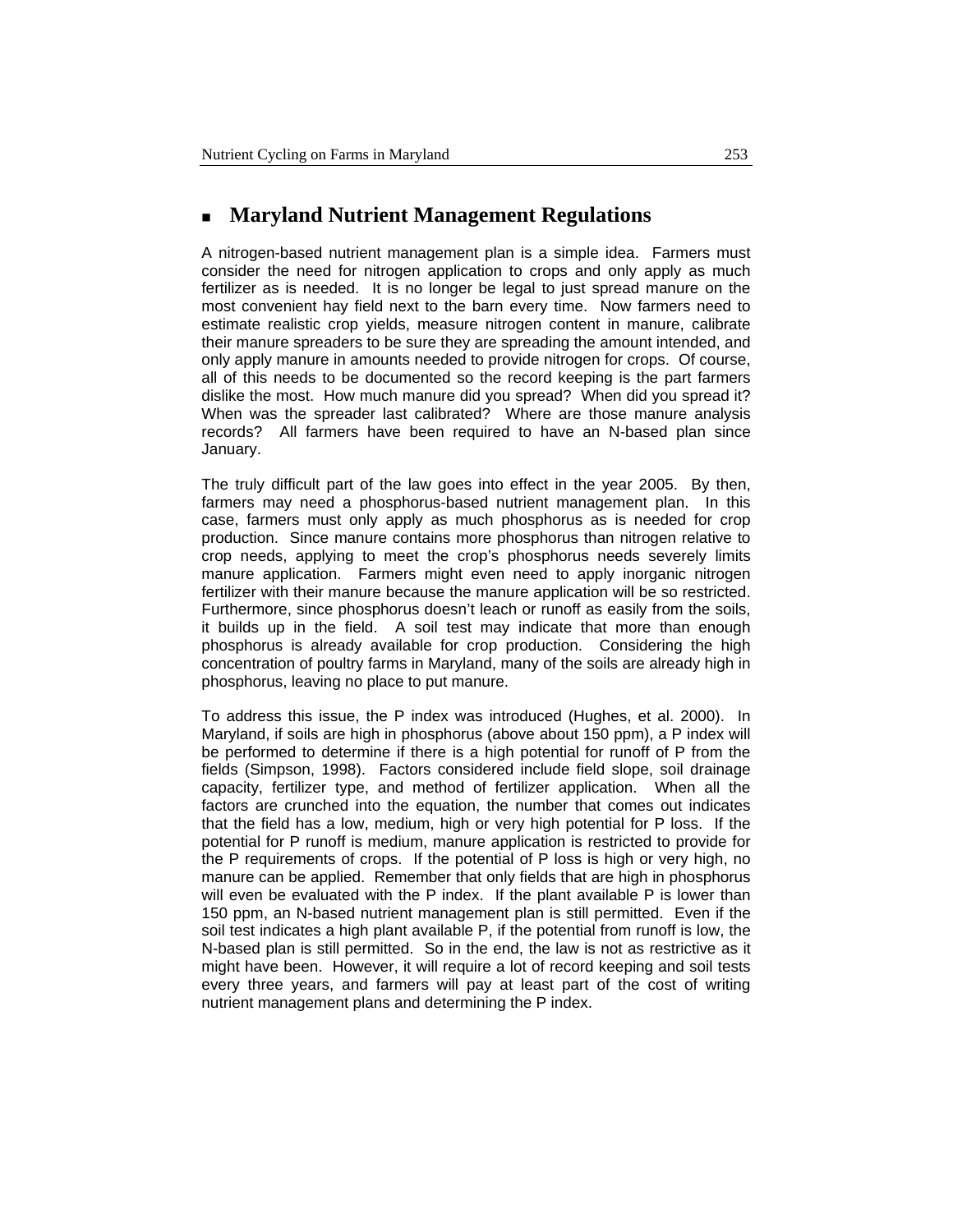Similar laws will be put into effect for large farms in the whole of the United States, and the definition of a large farm may change from being more than 1000 cows to more than 350. However, in Maryland the law pertains to farms with as few as five cows.

# **The Regulations Coming**

Just before the Pfiesteria outbreak in Maryland, nitrogen was the primary concern among farmers and environmentalists. A short time later, phosphorus was the bigger, more difficult, issue. I'd like to say that if we can solve the phosphorus problem we are home free, but I know that would not be accurate. The N-based nutrient management plans are easier to implement because crops can use a lot of N, and it doesn't accumulate in soils. Therefore, having excess manure is not the issue. The reason N doesn't accumulate in soils is that it is readily leached through soils to ground water (much of which resurfaces to streams), and it volatilizes to the air where it contributes to various environmental problems. It isn't that N is not a problem. It is such a big problem that, for now, it is being ignored. N-based nutrient plans are being mandated, but to really reduce N losses from agriculture will require altering feeding, as well as manure handling, storage and application methods. In this paper, I bring the bad news that even the stringent regulations in effect in Maryland are not likely to improve environmental quality as much as society demands. But, there is some good news. There are measures, that are currently not being taken, that could do much more for the environment at less cost to farmers and food consumers than current regulations.

# **Striving for Efficiency**

Why has pollution from agriculture become a problem now? There have been a few changes in our agricultural practices in the past fifty years that have accelerated the process of environmental damage. In order to meet the increasing needs for global food production, agricultural production has become more efficient at using land resources and levels of production have increased. In particular, the use of inorganic fertilizer has allowed us to produce more food per acre of land. Animal enterprises have become intensive.

Production efficiency has been measured in many different ways over the past decades. When considering the viability and profitability of a farm, the efficiency of food production relative to financial costs is the primary concern. On a global scale, when considering the limited availability of land for food production, we have often thought of the need to increase the efficiency of production per unit of land. However, with today's technological advancements enabling more and more production per acre, it is the efficiency of production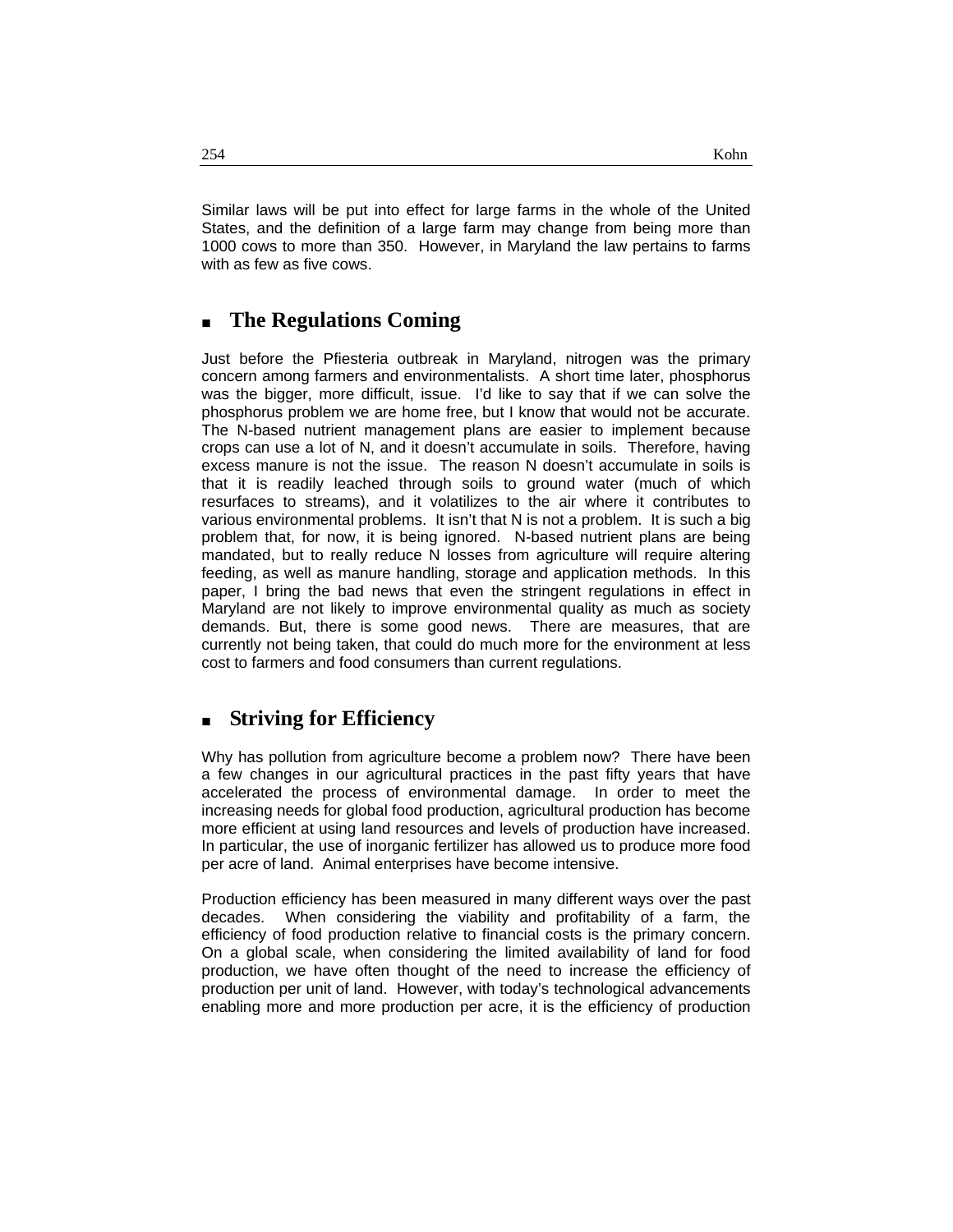relative to environmental damage this is of particular interest. The question becomes: how do we maintain productivity while decreasing environmental damage -- and at the same time stay in business.

Fortunately, we have already conducted a vast amount of research related to answering this question. Research has focused on improving the nutritional efficiency of animal production. For example because protein is an expensive nutrient to obtain, we have continually improved our methods of feed analysis and ration formulation. As a result, we have discovered ways to reduce the amount of feed nitrogen (an element mainly found in protein), relative to the amount of milk or meat produced. This improved efficiency translates into producing more animal product with lower levels of manure nutrients. At the same time, we have selected crops and determined their nutrient requirements to improve their use of nutrients in soils, and we have developed manure management practices to use manure nutrients more efficiently. The main reason for this research was to reduce the costs of food production by decreasing feed and fertilizer costs while production the same or greater amount of product. Now, the goal is to also reduce the environmental costs of productions.

# **A Whole-Farm Issue**

Most agricultural scientists specialize in specific aspects of the production cycle rather than integrate the various sub-components of the system. Nevertheless, farmers are required to consider the whole system and how the subcomponents add up. We have addressed these holistic concerns by developing mathematical models of the animal enterprise (Kohn et al. 1997). One of these models is represented in Figure 1.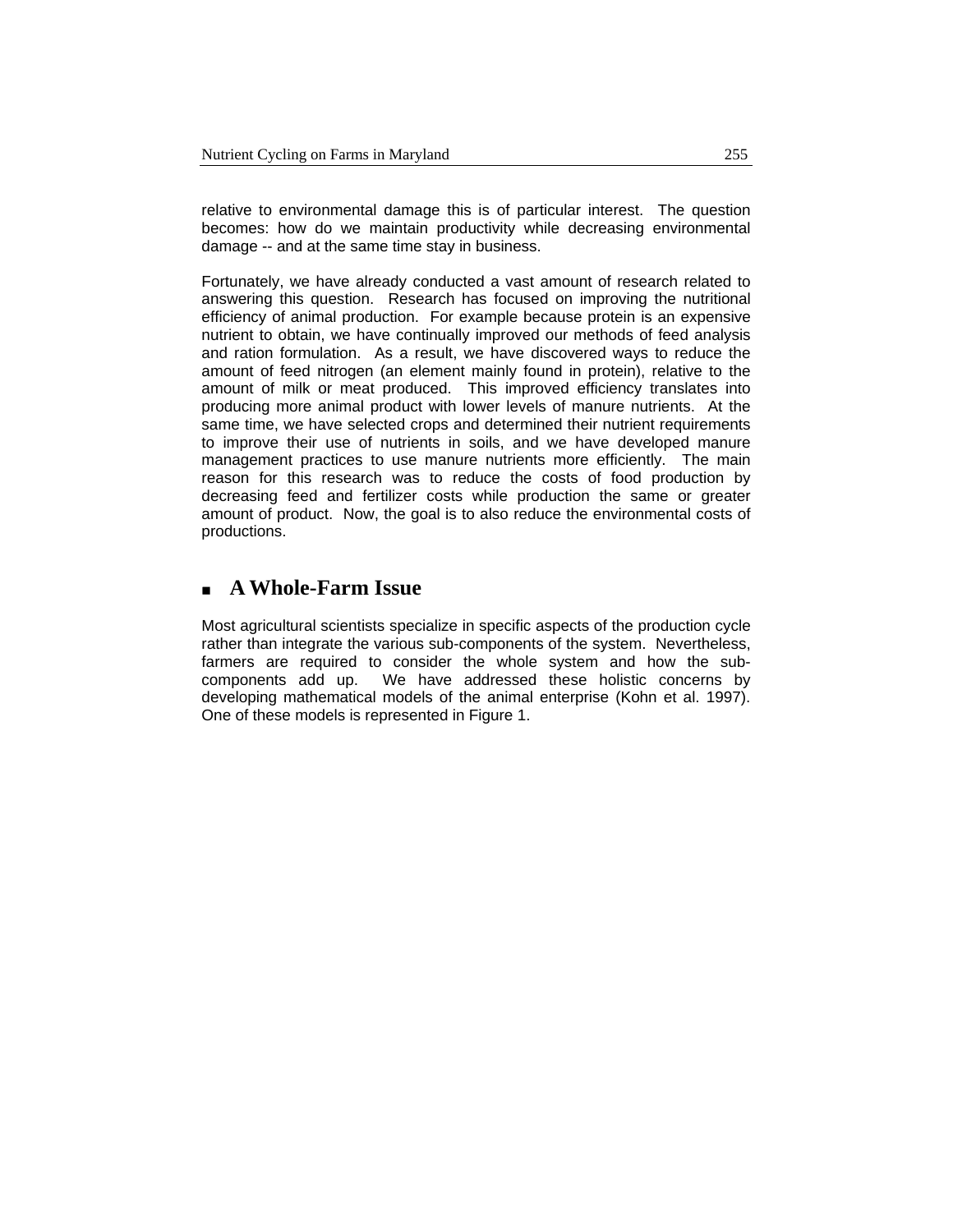

#### **Figure 1. The nutrient cycle on a dairy farm**

The model demonstrates that nutrients enter the farm as imported feed, legume N fixation from the atmosphere, fertilizer purchases, or imported manure. From here they are cycled through the system until they are lost. The ways that nutrients are lost from the farm include production and export of milk or meat, or losses from manure or soil from volatilization, runoff, leaching or denitrification.

The overall efficiency of nutrient utilization for the system is the amount of nutrient in product divided by the total nutrient inputs to the farm. And the inefficiency is the difference between nutrient inputs and useful productions. This inefficiency represents a potentially destructive loss of nutrients to the environment, and potentially a loss of income to the producer. The overall efficiency depends on the partial efficiencies of each subsystem. Improving the use of nutrients on the farm, and reducing potential of pollution, involves nutrient conversion in all subsystems. Feeding, herd management and cropping are important as well as manure management for reducing nutrient losses to the environment, and yet incentives and cost share has been almost completely focused on manure management. We used our mathematical model to figure out just how important these other subsystems are.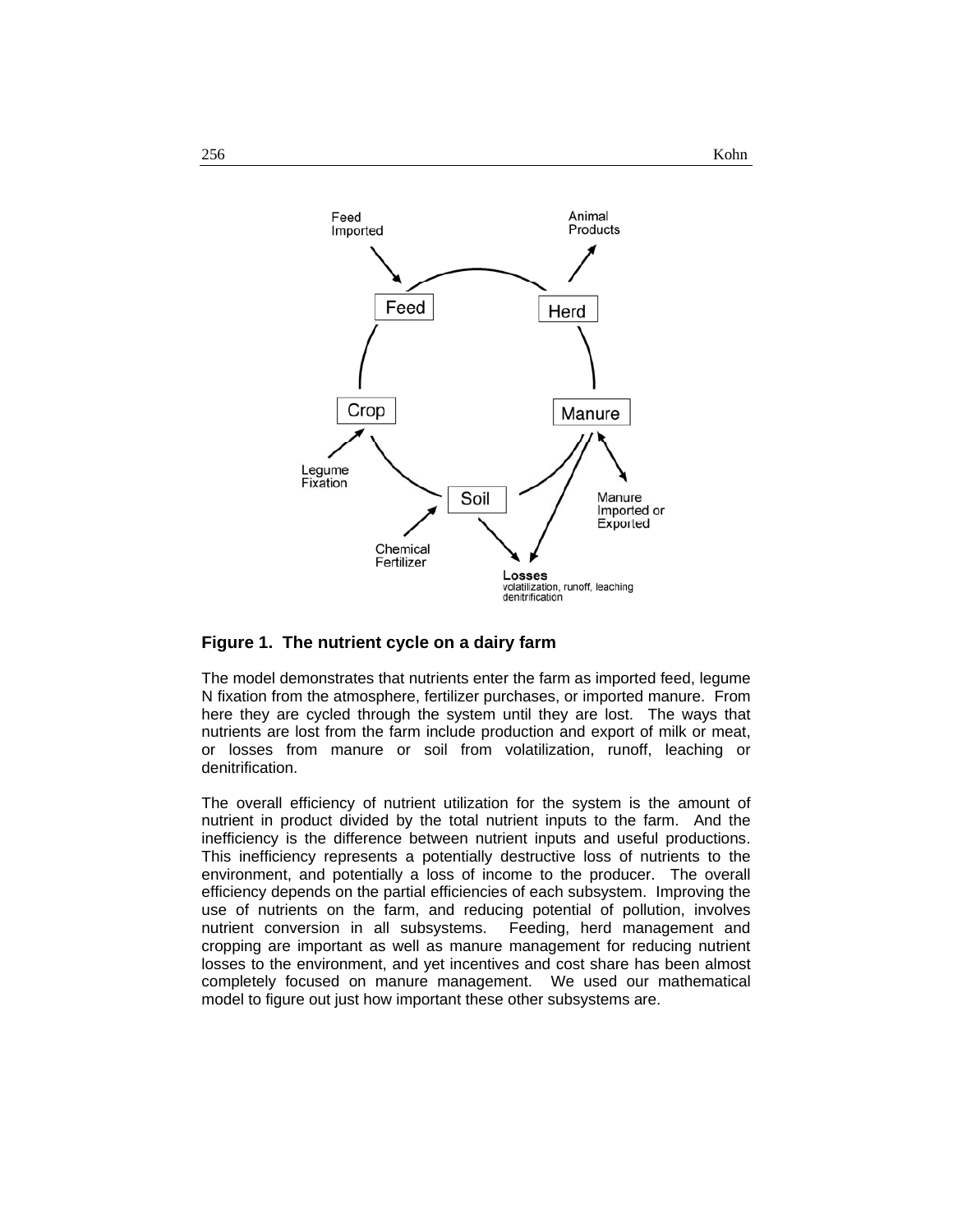## **Nitrogen Management**

The potential range in partial efficiencies for N utilization that might be expected in the field is shown in Table 1. For example, the efficiency of the herd would be the amount of product (milk and meat) N divided by the total amount of feed N used on the farm. The inefficiency of the herd is represented as manure production which includes feces, urine, and spilled feed. A 50% variation in herd efficiency is often observed from one farm to the next due to production level, feeding practices, and animal grouping strategies. The apparent uptake of crop nutrients also varies easily by 50%. Manure availability may range by 100% or more depending on manure collection, storage, and application methods.

#### **Table 1. Typical range in nitrogen efficiencies of animal-crop production.**

| <b>Subsystem Efficiency</b> | Low | High |
|-----------------------------|-----|------|
| Animal Product N / Feed N   | .16 | .24  |
| Feed N / Soil Available N   | .50 | .75  |
| Soil Available N / Manure N | .25 | .50  |

The predicted impacts on the environment of changing the efficiencies of subsystems to a farm are shown in the Table 2. Improving the efficiency of animal production relative to feed N intake is the most important mechanism for reducing N losses from the farm. The 50% improvement in herd N utilization would reduce total N losses from the farm by nearly 40%. The second most important means to reduce N losses is to improve the efficiency of crop utilization of soil N. This may be accomplished by choosing crop species that are best suited for N uptake and high yields, and by applying the correct amount of fertilizer and available N from manure. As has been reported previously, the losses from the farm would be reduced substantially by improvement to both herd and cropping systems.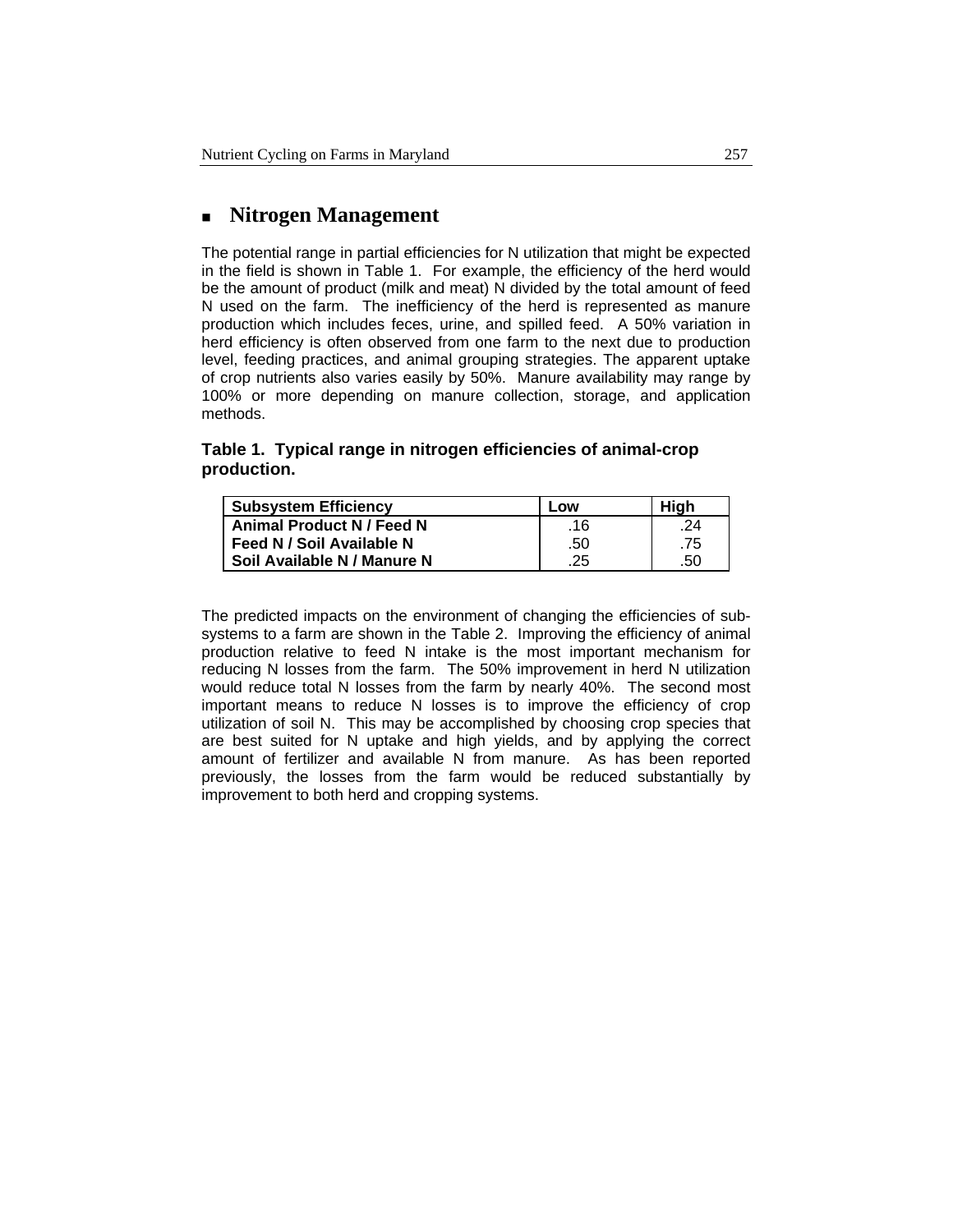| <b>Partial Efficiencies</b> | N Input from   | N Input from      |
|-----------------------------|----------------|-------------------|
|                             | Legumes        | <b>Fertilizer</b> |
| <b>All Low</b>              | 4.9            | 10.2              |
| <b>Animal High</b>          | 3.0            | 6.5               |
| <b>Crop High</b>            | 4.5            | 6.0               |
| <b>Manure High</b>          | 4.2            | 8.9               |
| All High                    | 2 <sub>1</sub> | 3.0               |

**Table 2. N loss from the farm per product N, as affected by efficiency and source of N input to the farm.** 

The efficiency of manure conversion to soil available nutrients had the least impact on total farm losses. For example, an improvement in manure collection, storage and application, to reduce N volatilization from manure would have a lesser impact on the whole farm nutrient use efficiency than a proportionally similar improvement in herd or crop management. In fact, a doubling of the manure availability, which would be expensive to implement, would only reduce N loss to the environment by about 14%. None the less, gross losses in manure nutrients should be avoided. In contrast to improvements in animal nutrition which result in proportional or greater increases in whole farm efficiency, much of the conserved manure N is subsequently lost from the nutrient cycle before being translated into increased animal production. Improving N utilization in the animal reduces the amount of manure produced, and subsequently reduces the N loss to water from that manure, and at the same time, reduces the protein in the feed and the N losses associated with the production of protein supplements.

### **Phosphorus Management**

The same sort of estimates of whole-farm nutrient cycling as were made for N can also be made for P. However, volatile P losses are minimal and there is little potential for leaching of P unless it is over-applied. The goal for P management is to prevent P build up in soils to levels that will make manure application risky to the environment and illegal.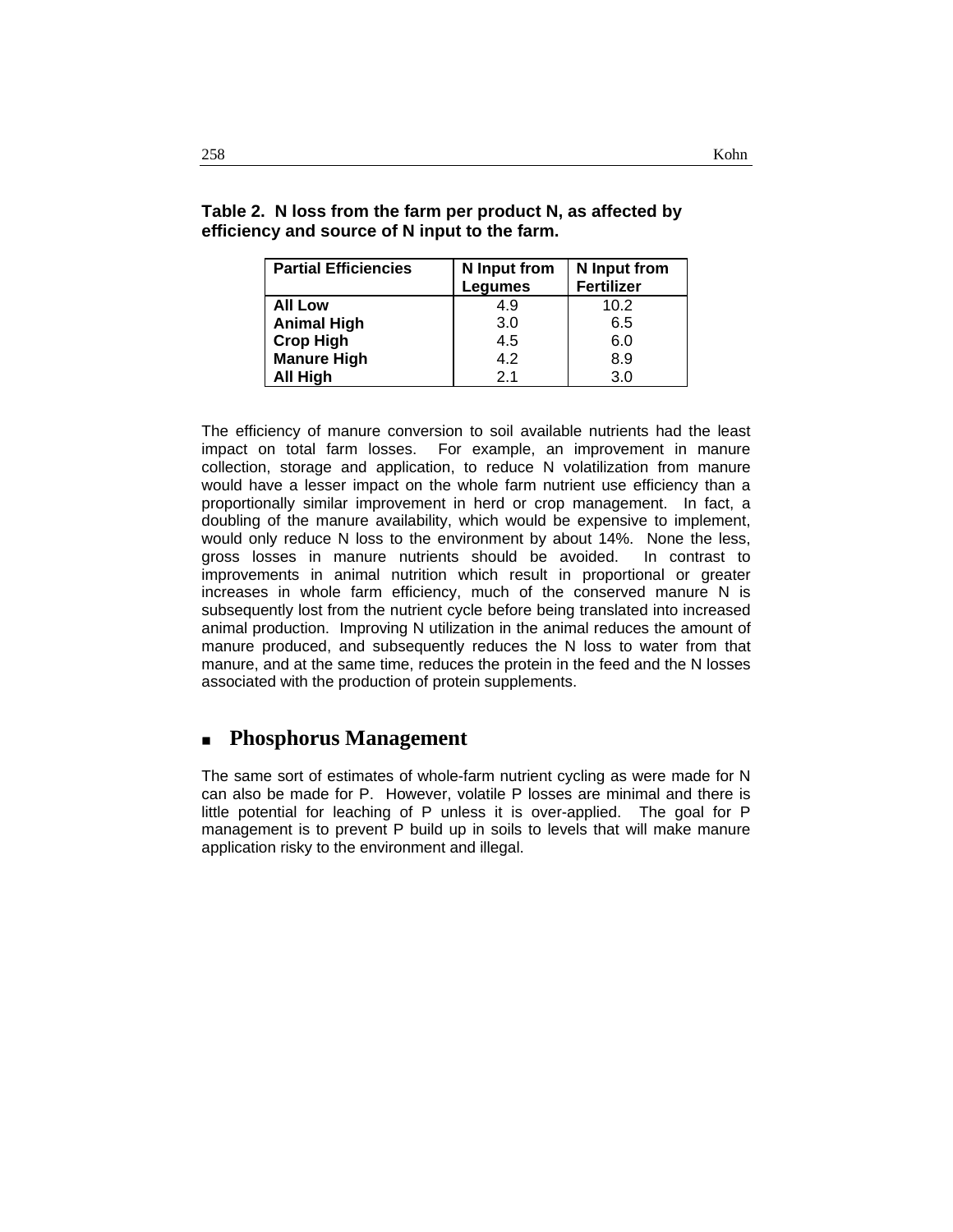

#### **Figure 2. Phosphorus flows on a typical dairy farm.**

Figure 2 shows P flows on a typical dairy farm in Maryland (Knowlton and Kohn, 2001). We assumed 100 mature dairy cows averaging 8,864 kg of milk per cow per year, 80 replacement heifers, and that cows were fed according to current standards. Forages (corn silage, alfalfa hay, and pasture) were assumed to be grown on the farm, and grains were assumed to be imported.

Phosphorus imports exceed P exports on this farm by 1 ton per year, and this quantity would accumulate in the soil. To balance P application with crop uptake, the herd size could be reduced substantially, and most grain would need to be produced on the farm. This change would decrease farm income. Otherwise, manure could be exported assuming it is of a form that can be easily exported and there is someone in the region who would want it.

These calculations assume that diets are supplemented with mineral phosphorus. If mineral P supplements could be reduced or eliminated, the P balance on this farm would approach 0 and reduction of herd size and exportation of manure would not be necessary.

Thus, reducing the amount of P in manure through nutrition is a powerful, cost effective, approach to reducing potential P losses from dairy farms.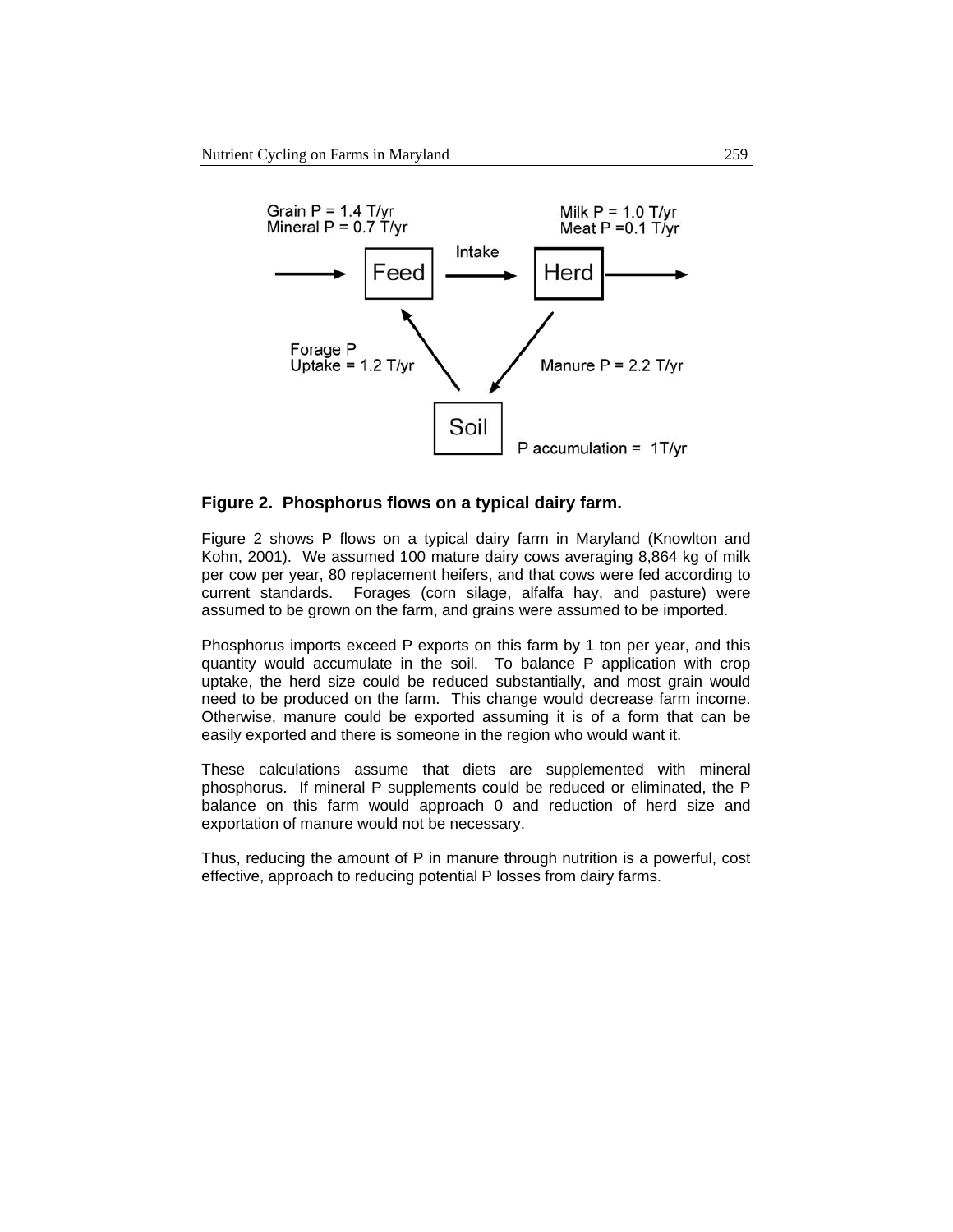



Figure 3 shows the results from a survey of 454 dairy farmers in the Mid-Atlantic region of the USA (Jonker and Kohn, 1999). If all farmers feed P at currently typical levels, 80% would be importing more P onto the farm than they would be exporting in milk and other products. As a result, P would be building up in their soils. If they were to avoid using mineral P supplements, on the other hand, 75% would be able to import manure from the few neighbors who still would have an excess. This figure demonstrates the importance of not overfeeding P on dairy farms.

### **Herd Management Strategies**

Reducing nutrient losses from dairy farms requires attention to the entire nutrient cycle, especially improving nutrient utilization in the herd. Ironically, herd management is often overlooked as a means to improve nutrient management while greater emphasis is placed on manure management and nutrient application. Herd management can usually be implemented with the least time and financial cost. Strategies that have been investigated and their potential effect are listed in Table 3.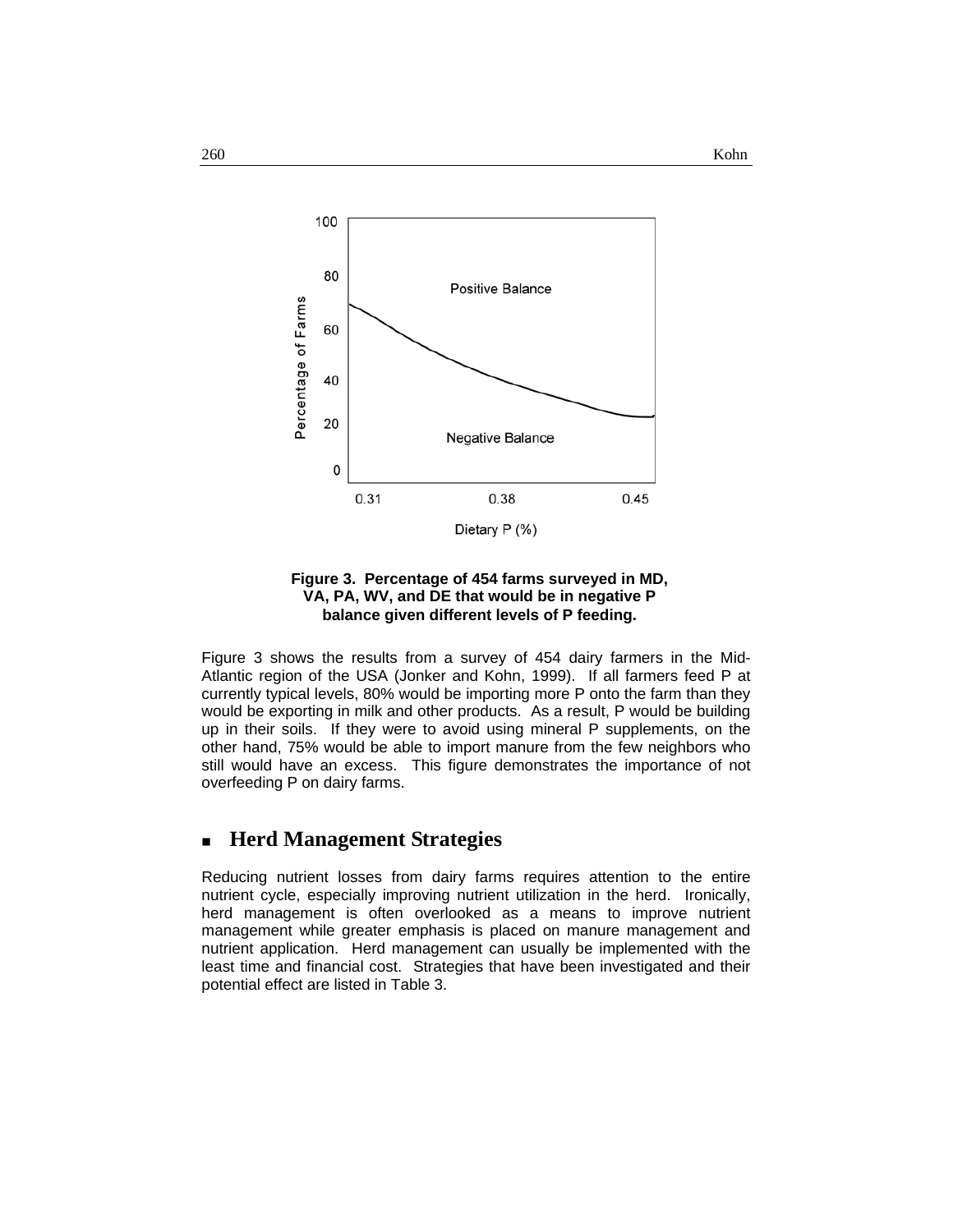#### **Table 3. Estimates of the potential impact of different technologies on reducing nitrogen and phosphorus losses per unit of milk produced from a typical dairy farm.**

| <b>Technology</b>                    | % Reduction in<br>feed N and P | % Reduction in<br>manure N and P |
|--------------------------------------|--------------------------------|----------------------------------|
| <b>Milking 3 times daily</b>         | 5                              |                                  |
| Using bovine somatotropin            | 6                              | 8                                |
| <b>Extending photoperiod with</b>    |                                |                                  |
| artificial lighting                  | 4                              | 5                                |
| More feeding groups per farm         | $4 - 5$                        | $5 - 8$                          |
| <b>Balancing RUP for amino acids</b> | $4 - 6*$                       | $6 - 9*$                         |
| Avoid overfeeding of RDP and RUP     | $4 - 20*$                      | $5 - 40*$                        |

\*primarily affects nitrogen

RUP = ruminally undegraded protein, RDP = ruminally degraded protein

Milking 3 times daily, using bovine somatotropin and using artificial lighting increase milk production per cow. These practices reduce the total consumption and excretion of nutrients for a given level of milk production (Dunlap et al. 2000). Using more groups of lactating cows (e.g. fresh, peak, late) theoretically provides for an opportunity to feed cows closer to their requirements (St-Pierre and Thraen, 1999). Using several technologies simultaneously can substantially reduce nutrient losses from the farm and over accumulation of phosphorus in soils. These technologies are often cost effective even without considering nutrient management consequences.

# **Regulations Revisited**

In Maryland, N- and P-based nutrient management plans are mandated (Simpson, 1998). In the whole of the USA, runoff from manure storage facilities and animal holding areas is prohibited, and large farms are required to have nutrient management plans (Environmental Protection Agency, 2001). Unfortunately, most N leaves the farm through volatilization and leaching, not runoff from the barn floor, or due to over application of manure. The regulations for N are not likely to have much impact on environmental quality. This may have been one of the reasons Maryland shifted emphasis toward P. However, the Chesapeake Bay is over-fertilized by both N and P.

Farmers have got to be concerned when environmental regulations don't have the desired impact on the environment. In the short term, the public may be appeased by knowing that "something" is being done, but if water and air quality do not improve, there will be a demand for more, not necessarily better, regulations. There will be regulations unless air and water quality improve,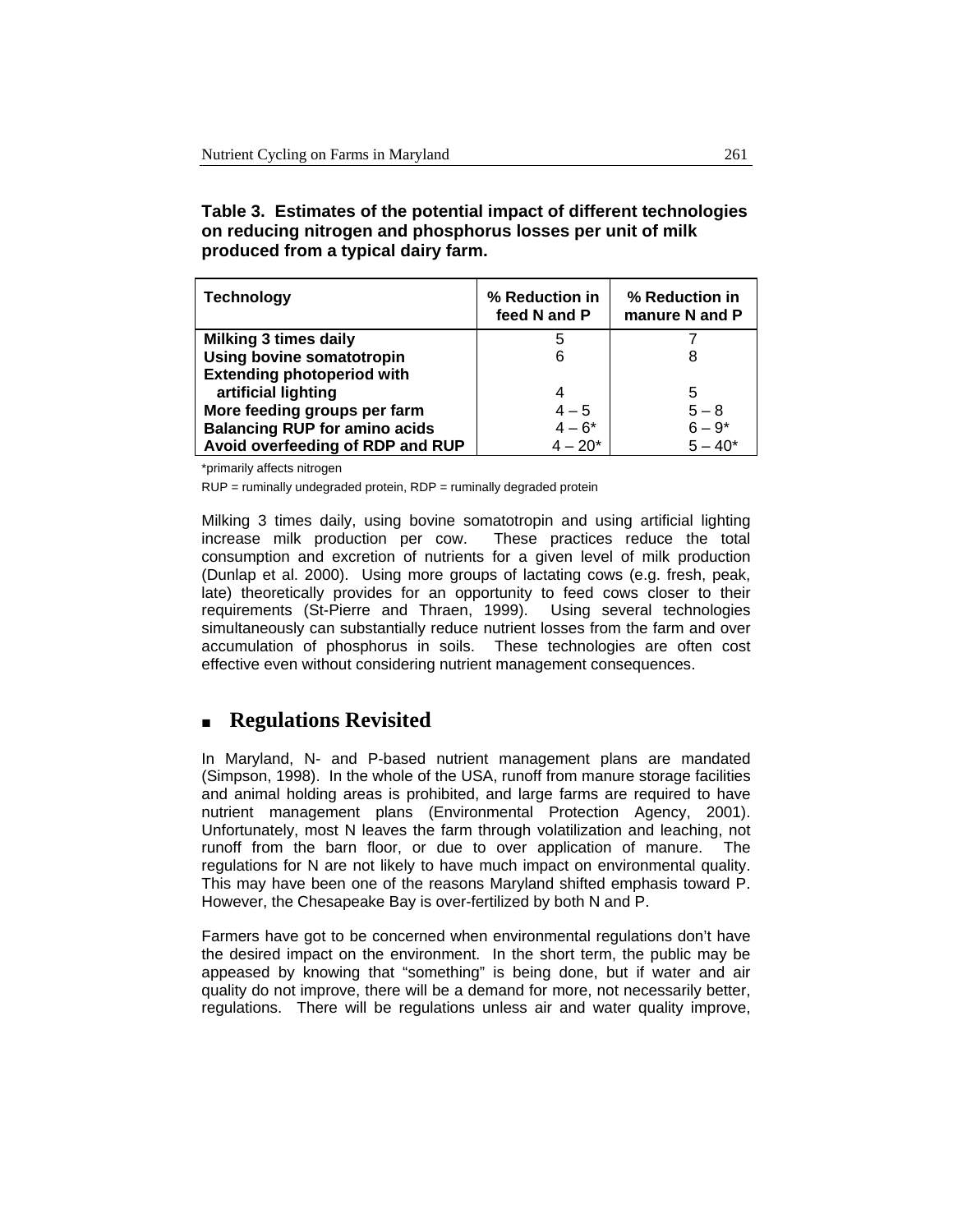farm organizations need to be involved not only to make to make those regulations feasible, but also to make them have the desired environmental impact.

Implementation of various manure management technologies is known to have only a small impact on water quality. Yet regulations and governmentsponsored incentive programs focus on manure management. On the other hand, farmers have been producing more food with lesser environmental impact per unit of food produced. A study from Denmark showed that farmers reduced N loses to the environment by 10% from the mid 1980' to the mid 1990's (Schrøder, 1995) . The result was not achieved because of the manure management legislation that was imposed. Almost all of the improvement was attributed to improvements in N utilization within animals as a result of reducing animal numbers to achieve the same level of production.

The Netherlands uses a different approach for nutrient management than the rest of Europe and North America. Rather than simply prescribe technologies like nutrient management plans, farmers are taxed for nutrients that are imported but not accounted for in exported products. The farm organizations themselves approved of this approach. Farmers are rewarded, by improved competitiveness, for changes that actually help the environment. For example, there is an even greater incentive to feed protein closer to requirements. Forage legumes use the N they fix very efficiently compared to non-legumes. Thus, using some forage legumes reduces unaccounted for N on the farm, reduces N loss to water, and reduces taxes in the Netherlands. The farmers are rewarded for achieving a goal, but how they achieve it is up to them.

### **Summary**

Most legislation and cost share programs designed to reduce nutrient overfertilization of water resources have focused on manure management. In Maryland, nitrogen-based nutrient management plans are currently required, and phosphorus-based nutrient management plans will be mandatory by the year 2005. These regulations will have a small impact on water quality, but the improvement will not be sufficient to restore most ecosystems. Improved feeding and animal management programs, and improved crop selection, can have a substantial impact on reducing nutrient losses from animal production systems.